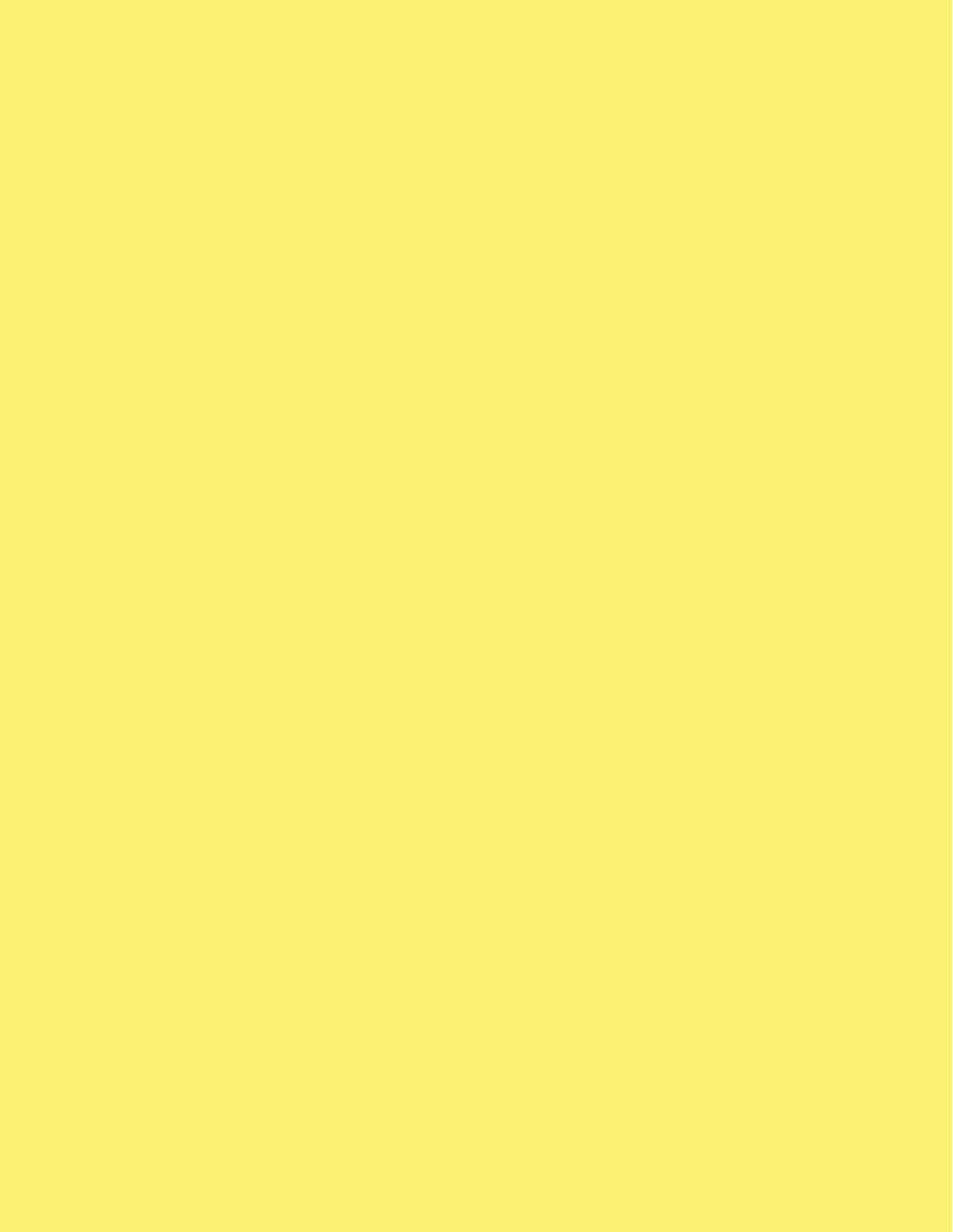# Writing about Music: A Guide to Writing in A & I 24

Professor Thomas Forrest Kelly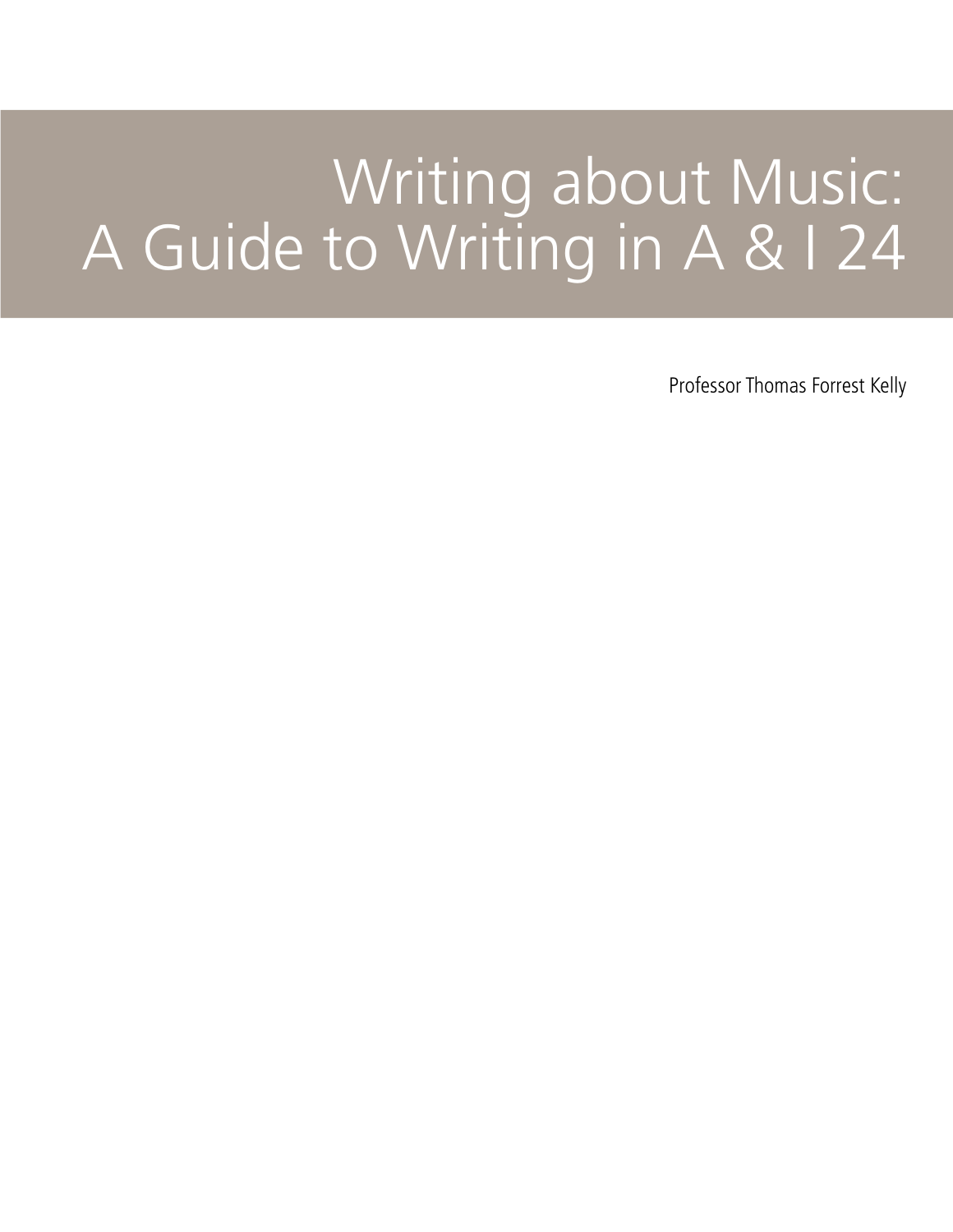## Introduction: Writing about Music

The chief purpose of *First Nights* is to show you how music can enrich your life. In *First Nights*, you will examine several major musical works, including Handel's *Messiah* and Beethoven's *Symphony No. 9*. You will also read accounts of those who attended those first performances, for when we think about listeners of the past, we see how they are like us and how they are different, and we come to know about ourselves.

In section meetings and papers you will be asked to make arguments based on your observations about music. Some of these will be objective — what actually happens in the music, how many people are playing, and so on. But more important in some ways is our ability to articulate and explain our own reactions to what we hear. We need to be able to make clear statements about both what we hear and how we react, and to distinguish between those kinds of statements.

And so we need to use words in order to communicate about music. That can seem perverse, since music by its very nature communicates without words. And yet it is only in formulating our own view that we know and understand it, and we come away with a confidence and enthusiasm in dealing with this music and other music like it. Writing about music allows us to approach the inexpressible thing that makes a piece beautiful or powerful or difficult to grasp.

Writing about music is in some ways like writing about anything else: you need a convincing argument, interesting ideas, clear presentation, and thoughtful organization. But writing about music also entails listening, formulating observations in words, and shaping those observations into a form that communicates your opinions about music. Together, "Listening to Music" (the guide in your sourcepack) and this pamphlet on writing about music aim to help you through these steps. We expect that they will help newcomers to music feel at home with an art of great beauty and power.

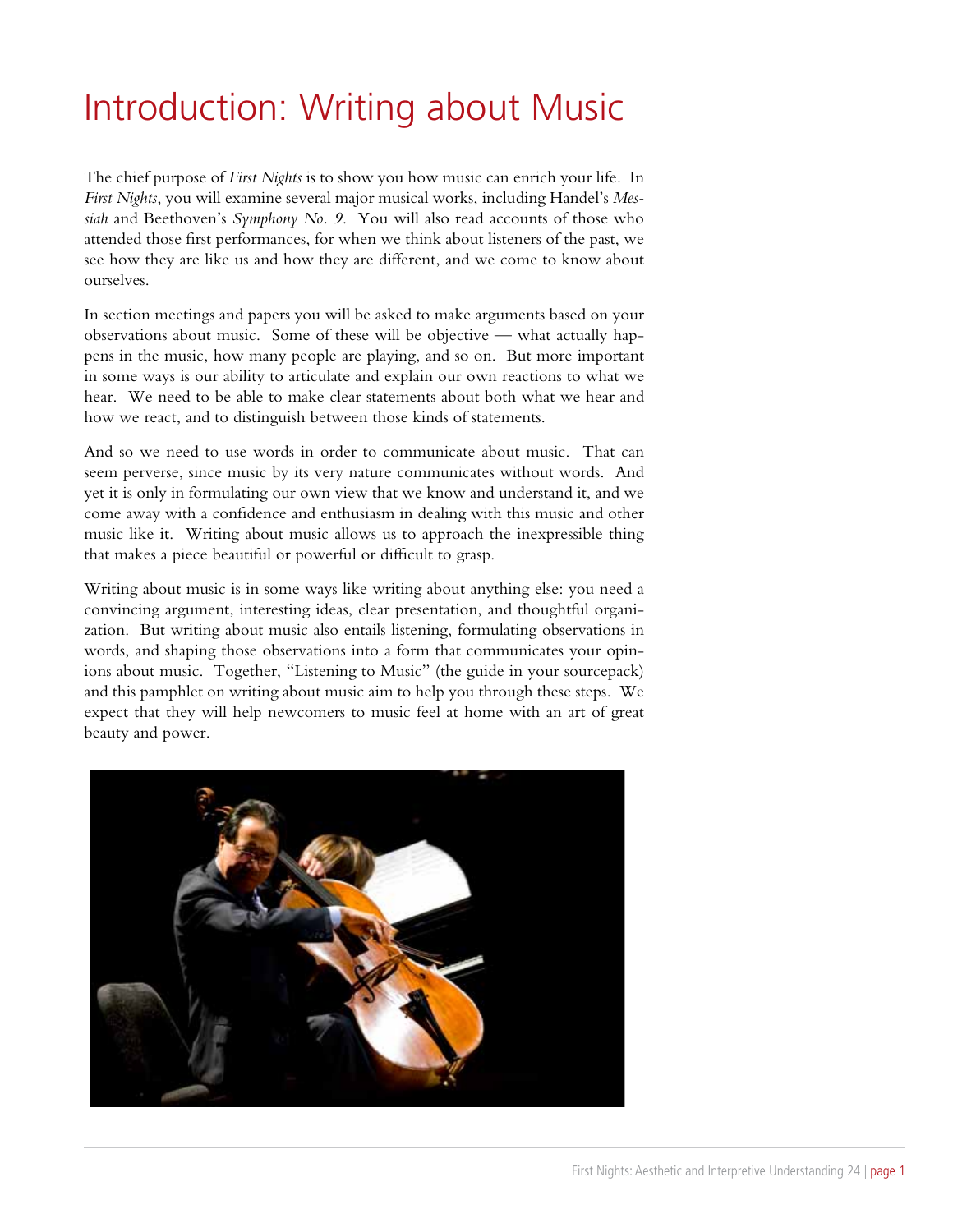# Part I: Some Special Features of Writing About Music

You don't have to be an expert in music to write a good paper about it. You certainly don't have to be able to read music. You just have to be able to listen closely, analyze the music, and arrive at a view, an opinion, an interpretation of the music's meaning. So in many respects, strong essays about music are like the best essays about anything. They have a plausible and interesting main argument, a coherent structure, convincing evidence, and an elegant style. The best papers about music also feature a unique combination of precise attention to musical detail and judicious use of metaphor. The detail allows a reader to "locate" a moment in the music without reference to a score (an essay about literature could simply cite a page number); the metaphor approximates, in words, ideas that are expressed in another medium of communication altogether, the language of music.

#### *Technical vs. Lay Language*

Though it can be daunting to the neophyte, technical vocabulary allows writers to describe music's subtleties precisely. Using some technical language may thus be necessary for the sake of clarity. And if you're familiar with music, you may find it natural to use such language and make reference to the score. But that's not the only choice you have. If you're new to music, can't read a score, or are writing for a general audience, simply describe the evidence of your ears. **Don't use technical language for the sake of using it. Use it only when it helps you to make a point.**

In the following sentences from an article in *The Atlantic Monthly*, "Misunderstanding Gershwin," writer David Schiff discusses Frédéric Chopin's influence on George Gershwin. Note the smooth mix of **lay (bolded in the examples below)** and *technical (italicized in the examples below)* language. (If you were writing this paragraph and couldn't read a score, you might dispense with the reference to specific pitches.)

**Gershwin may have taken some of his most distinctive musical touches from Chopin's Prelude in E minor, one of the first pieces of real music that piano students encounter. Chopin's** *melody* **emphasizes numerous repetitions of the same** *pitch* **— four times on** *B***, then four times on** *A***, then down to** *G-sharp***. Each time a note is repeated, the** *harmony*  **under it changes; while the melody reiterates pitches, the** *bass line* **slithers downward** *chromatically***, making the melodic notes sound ever more intense.**

#### *Metaphor*

Good writing about music almost always employs metaphorical language, which can convey the essence of a musical passage far better than technical description alone. The paragraph above helps you imagine the chromatic bass line in a Chopin piece by suggesting that it "slithers." Metaphor brings us closer to conveying the expressive quality of a piece of music than technical description alone.

Part I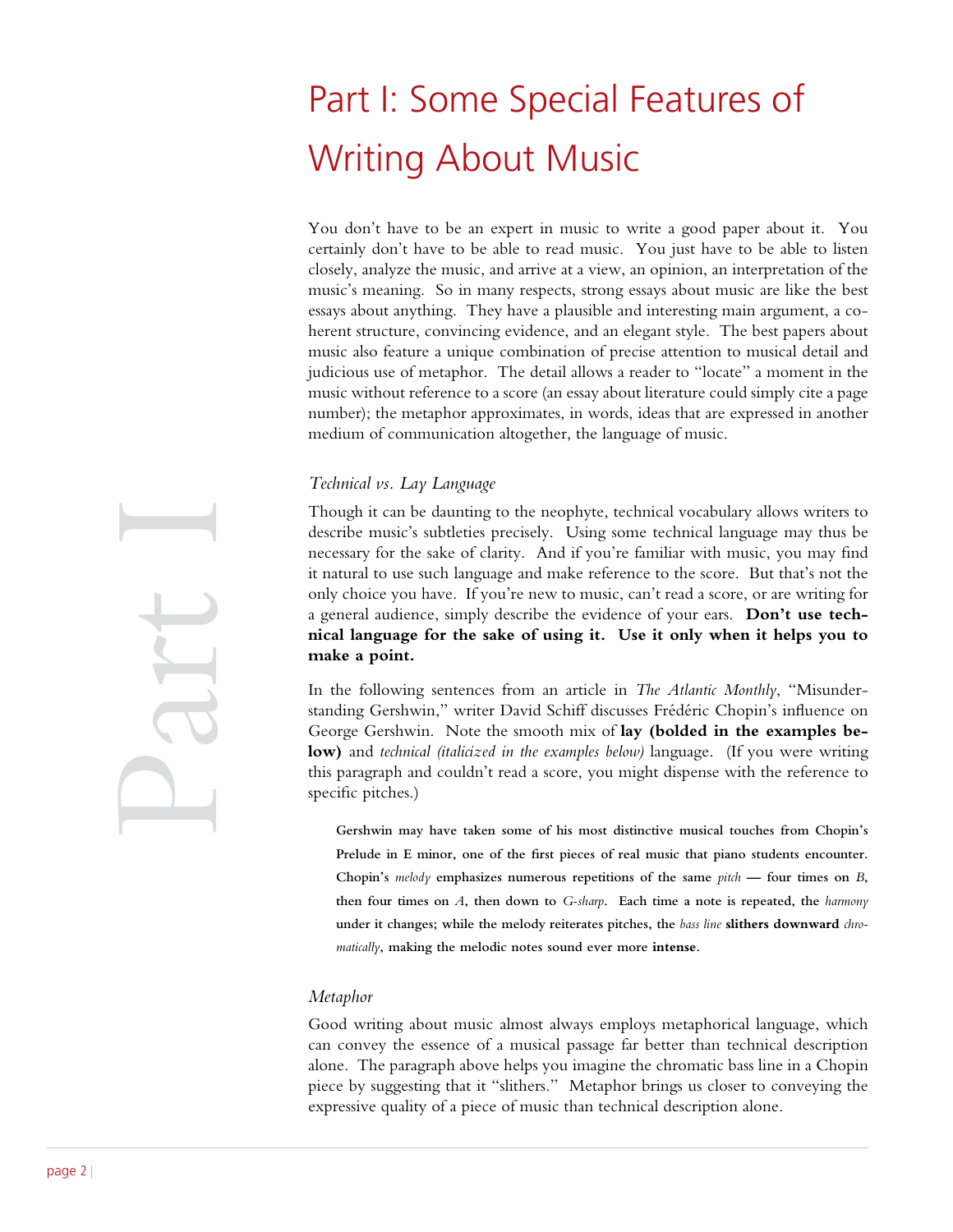Well-chosen metaphors and other extra-musical associations convey meaning that technical terms alone cannot. Consider this example:

**The theme in the violins sputters and spits like a trick candle on a birthday cake, struggling to remind the listener of its former brilliance right up until the moment when the entire orchestra douses it for good with a fortissimo chord.**

By comparing the violins' stopping and starting to the flickering light of a trick candle, the writer illustrates the frustrating incompleteness of an otherwise robust theme. The simile thus could act to bolster a larger claim or interpretation about nostalgia, perhaps, or about the importance of this theme in the context of the larger piece. But poorly-chosen metaphors — or those that lack specific musical details — detract from your efforts to communicate convincingly about music. Consider the following example: "Hearing this violin theme is both funny and sad, like watching someone trying to blow out a trick candle." This simile is unsuccessful because it lacks concrete connections between images and specific musical events. Valid though the writer's feelings are (here, a feeling of amusement), they do not serve as concrete evidence. If you fail to make clear the connection between image and music, you risk alienating your readers and weakening your argument.

Often you will find yourself asked to evaluate a single text or argument — that is, you only have one source for the paper. You might reasonably wonder: how can I draw on a source to evaluate itself? You can approach this kind of task by offering what is often called an immanent critique. ("Immanent" means "existing or operating within; inherent.") An immanent critique explores internal inconsistencies, tensions, or slippages within a text as a basis for evaluating the text's argument.

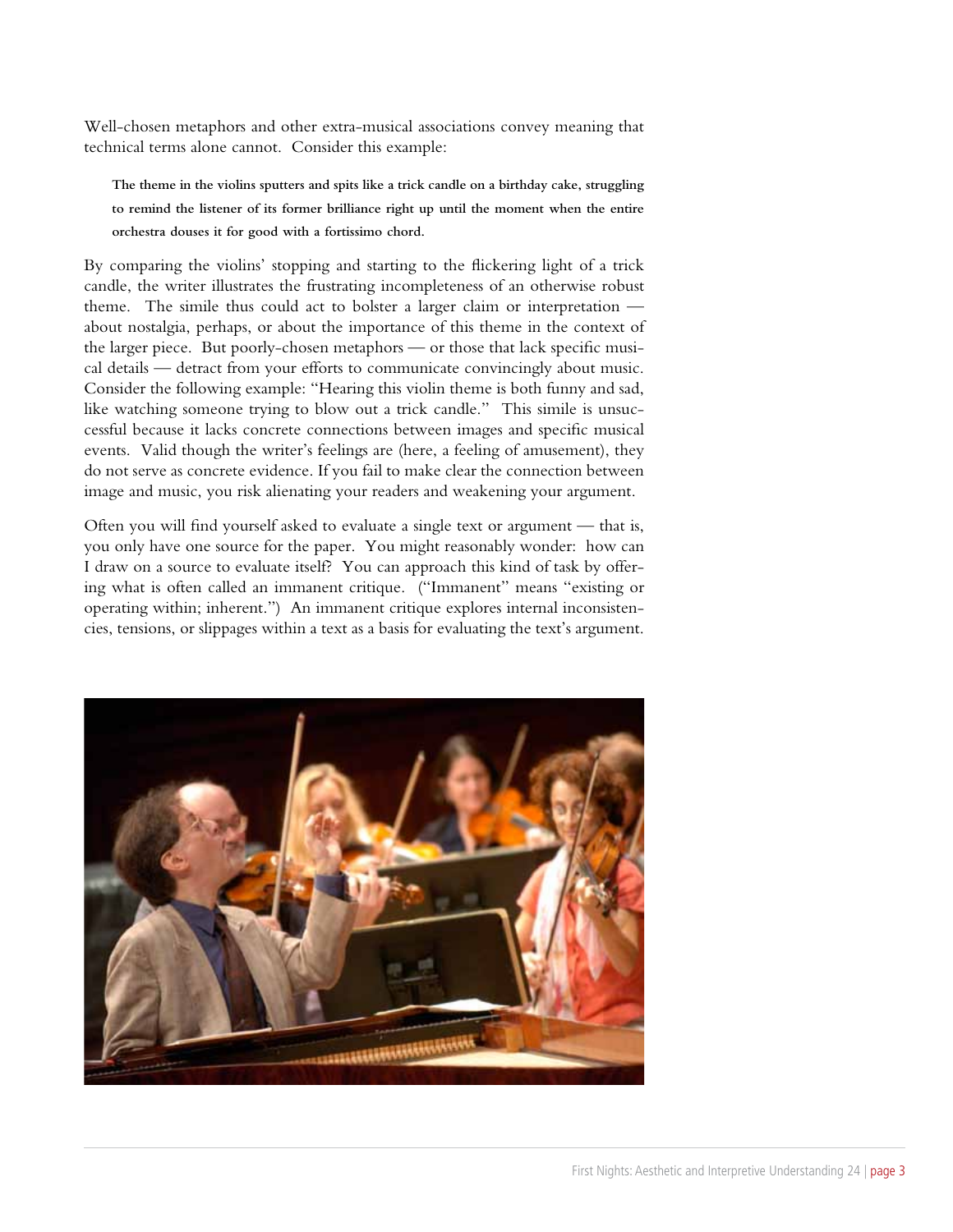### Part II: Major Writing Assignments

Two paper assignments in *First Nights* will allow you to experience first-hand how thinking and writing about music enhance your appreciation of it. Each paper asks you to make an argument that is based primarily on specific, concrete musical details. Each asks you to pay attention to the music's context, to understand the way cultural expectations affect how we hear and appreciate music. Both require the same techniques of careful observation and analysis, techniques that will help you establish a relationship with the music that is deeper and more satisfying than that experienced by a casual listener.

Your weekly section assignments will give you practice in developing arguments and discussing musical details so that you can complete the papers successfully.

See the *First Nights* syllabus for the two paper assignments. Below is some general advice for approaching these papers. Specific suggestions for the second assignment appear at the end of this section.

#### *Before You Start Writing*

Writing about music, like writing about any subject, takes place in stages. "Listening to Music," the guide included in your sourcepack, details a procedure that will help you know the music well enough to write about it for your *First Nights* papers. In brief, prior to developing the thesis and planning the structure of an essay, you need to *observe* and *analyze* the music.

#### **• Observe**

Pay attention to your first impressions. There are a number of questions you could ask yourself at this stage, so focus on what strikes you most about the music or a section of the music. When you notice yourself responding a certain way, what is happening in the music that seems to cause that reaction? Here are some examples of areas you might pay special attention to: Are there sudden increases or decreases in volume (dynamics)? Does a tune seem to switch from one instrument to another, or from one group to another? How does the music seem to be structured — are there several different sections? Can you count along with the music? Are certain notes or passages repeated over and over again? Does something interesting happen when a particular word is sung? By listening repeatedly and focusing on a different attribute with each hearing, you can build a catalog of the various (and at first listen, mysterious) elements of a musical work or excerpt.

#### **• Analyze**

As you are making concrete observations about the music, you can begin to organize them meaningfully. If the melody changes from one instrument to another, if it gets louder or softer at a certain point, if something interesting happens when a particular word is sung, what does that mean for how we understand the work? How do aspects of the piece's form, or repetitions and variations of sections, contribute to the work's meaning or function? Analyzing the music gives you a framework in which to communicate about your first

Part II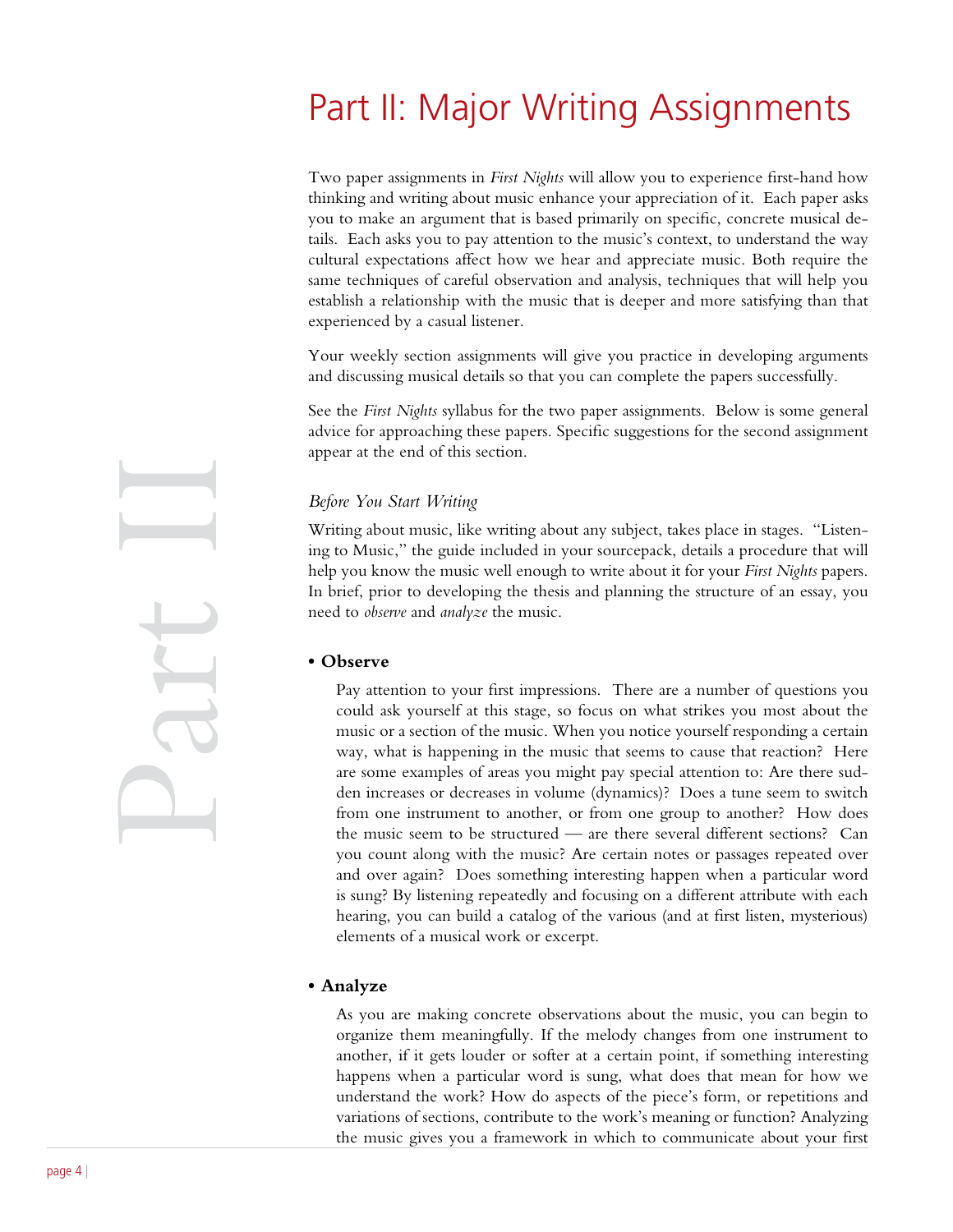impressions and observations. It's the first step toward developing a plausible thesis or argument about the music.

#### *Planning Your Paper*

When it comes time to write your papers, remember that you can't discuss *every*  detail, or even every *kind* of detail. You may, perhaps, limit yourself to arguing about the ways in which a few musical parameters (like melody, instrumentation, rhythm, dynamics, etc.) affect the piece's meaning or create a particular experience for the listener. And for the details you do discuss, you must decide whether it is most productive to describe them in chronological order, or in order of their importance. In general, it is best to avoid a play-by-play discussion of musical events. Ultimately, you will need to select, organize, and explain fully only those musical details that connect to your argument.

The best papers will propose a thesis or an overarching idea about the music, show how the musical evidence supports the essay's claims, use appropriate technical and metaphorical language, and refer to sources correctly. They will show an awareness of likely counterarguments and address them convincingly. The best papers will also make it clear that you have thought about how the interpretations of the first audience differ from yours (or interestingly dovetail with them) by referring specifically to historical materials.

Devising a strong thesis is both difficult and crucial to the success of your paper. Excellent theses constitute concise articulations of an idea that is plausible but arguable (it is not self-evidently true; it must be proven). Avoid obvious and/or inarguable statements, like "Beethoven's genius has manifested itself in the brilliant second movement of his 9th Symphony, ensuring its lasting popularity." This thesis forces a writer to quantify something extremely subjective (genius) and focuses on vague, similarly subjective value judgments. A better thesis would be, "By manipulating the conventions of sonata form in the second movement of his 9th Symphony, Beethoven attacks symphonic tradition  $-$  not destroying it, but adapting it to the needs of his time." That Beethoven "attacks" tradition is entirely plausible but not obviously true – one can imagine counterarguments that point to Beethoven's adherence to tradition in many aspects of his music. Another successful aspect of this thesis is the way it links its argument about tradition and innovation to a particular aspect of the music – form – thus paving the way for a paper that uses musical and historical details as its primary evidence in proving the main point. Here are a few more sample theses that accomplish the aforementioned goals:

**Despite many instances in which Berlioz borrows from his other works, the coherence of the program in** *Symphonie Fantastique* **remains intact thanks to the thematic unity of the idée fixe and other recurring motives.**

**In Handel's** *Messiah***, light and dark become musically-represented metaphors for heaven and hell.**

**Throughout** *The Rite of Spring***, Stravinsky exploits the contrasting timbres of solo and ensemble playing to create an orchestral representation of the larger dramatic conflict in the ballet between individuality and collectivity.**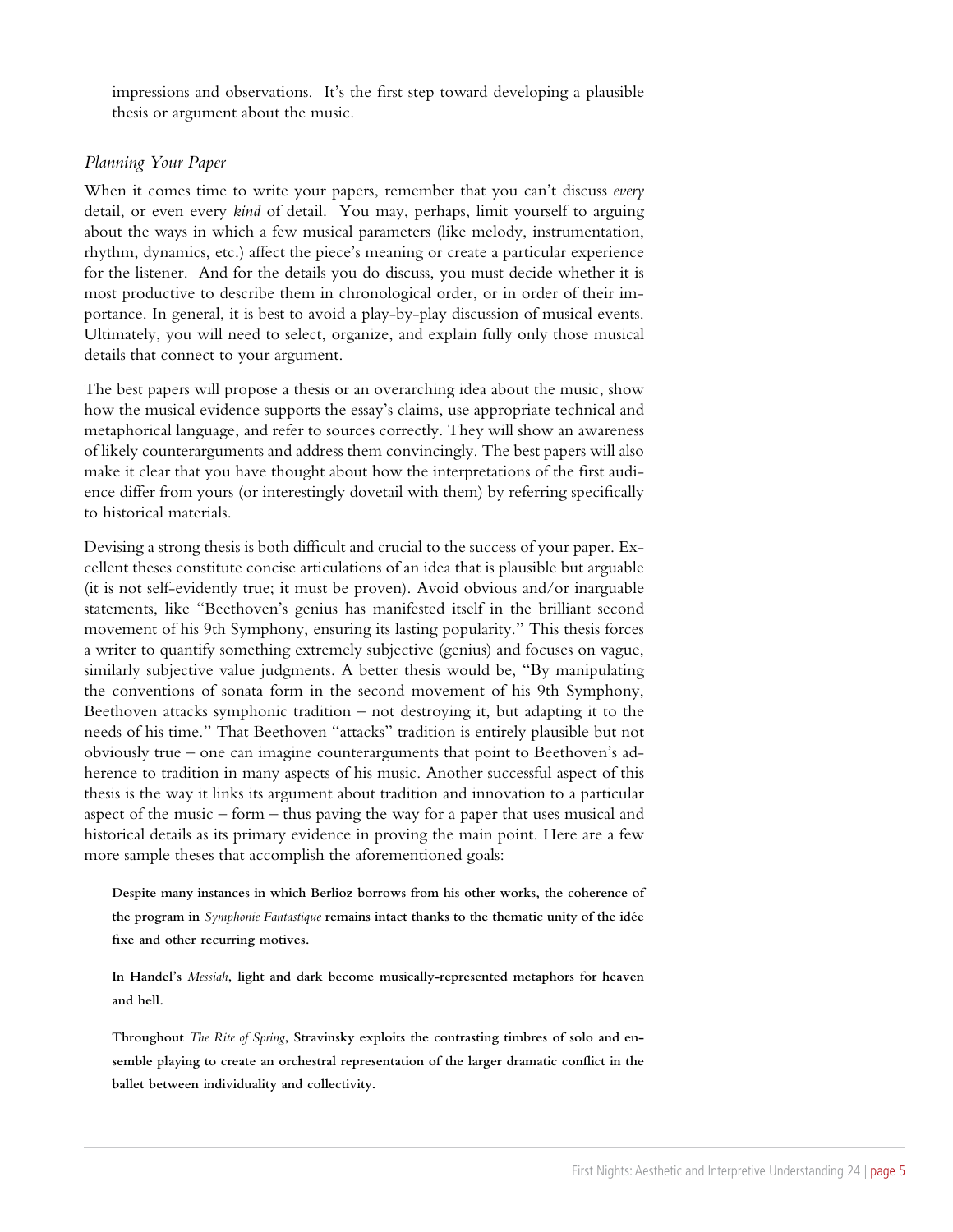#### *Some Tips for the Final Paper*

In the second paper, you will review the world premiere of a new work of music. Writing the review of a new work means straddling the divide between journalistic writing (reporting on what you've heard) and academic writing (analyzing the material). And of course, you will need to make sure to maintain an appropriate tone so that your readers know they can trust the information you provide. You will also need to introduce the basic background information that any reader needs to know (i.e., who is the composer, what are the circumstances of the premiere, who are the musicians, etc.).

Perhaps more challenging, you will need to fold these elements into a broader argument, so that the review doesn't read like a "laundry list" of facts and observations. In essence, you will marshal the details you find important in order to argue something about the significance of the piece. You will not simply claim that the piece or performance was "good" or "bad," or that you liked it or didn't; those opinions may be starting points, but ultimately, you will use musical evidence to dig deeper and make and support an arguable claim.

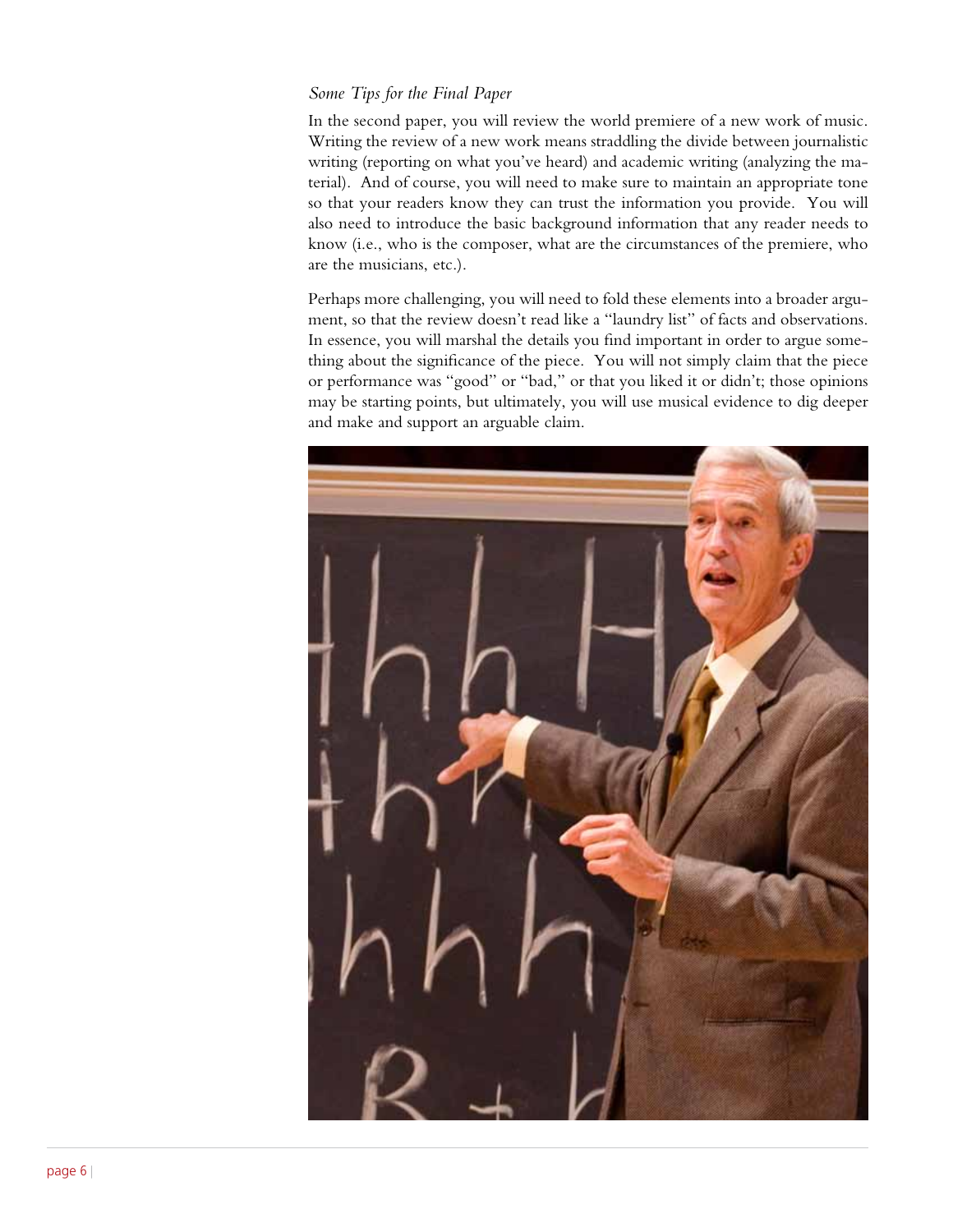## Music and Writing Resources

#### **The First Nights Course site**

*First Nights* students should find useful an extensive website created for the class. This site contains background images and text for each of the performances the course examines, access to the music itself, close analyses of moments in the music linked to the online glossary, and listening notes for each major piece. It also contains links to other useful websites, including "Writing About Music."

#### **The Writing Center**

The Writing Center offers individual assistance to students who would like to work closely with trained tutors on structure, focus, and clarity of essays, research papers, and theses. Students may access the Writing Center website to make an appointment.

[www.fas.harvard.edu/~wricntr]

#### **Harvard Guide to Using Sources**

For this course you are not expected to do outside research, and you may rely on sources from within the course's activities. Still, you need to be aware of norms involving how to integrate material from sources into a paper, and how to avoid plagiarism.

[usingsources.fas.harvard.edu]